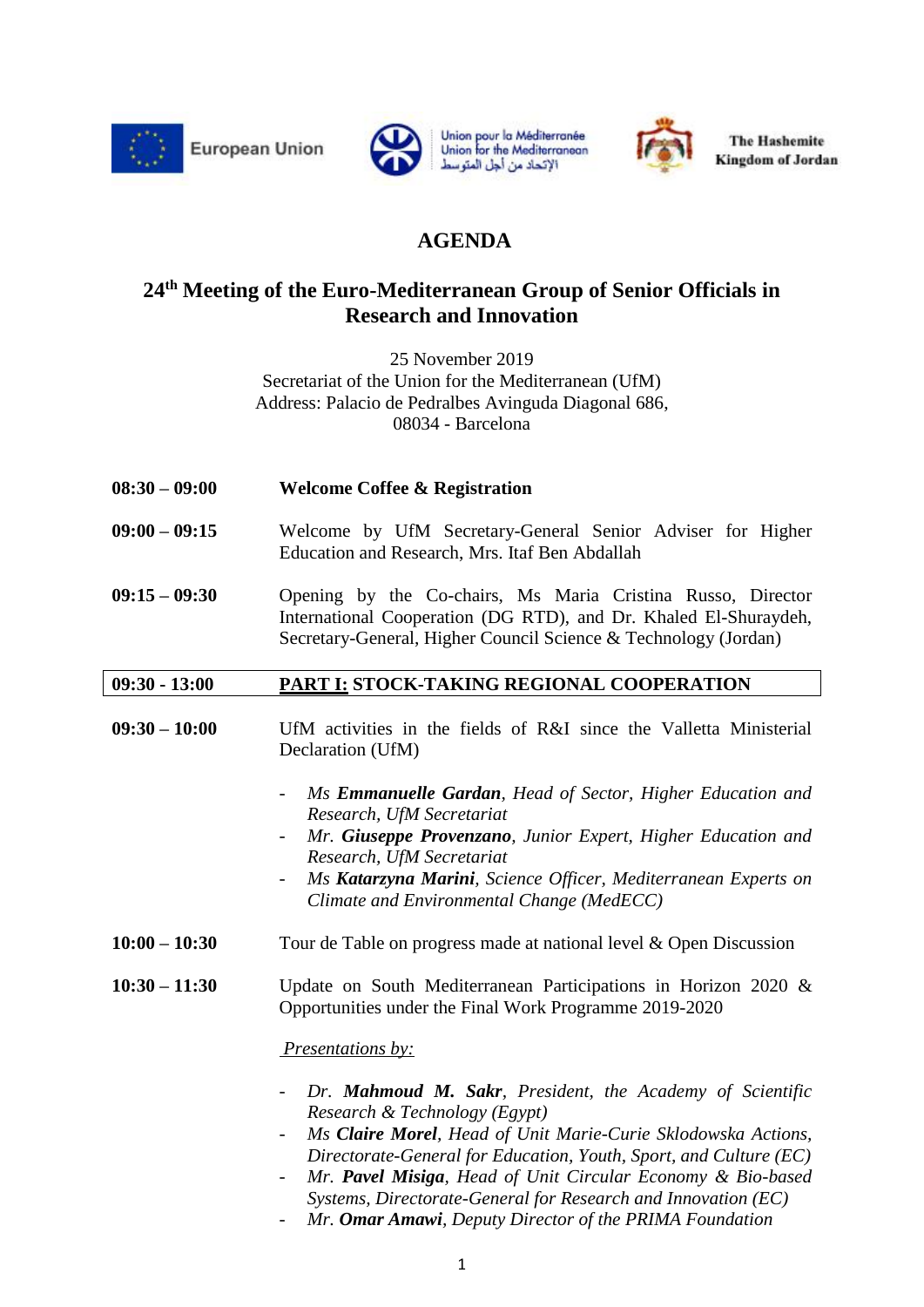- *Ms Marta Iglesias, Policy Officer, Healthy Oceans and Seas Unit, Directorate-General for Research and Innovation (EC)*

| $11:30 - 12:30$ | Tour de Table & Open Discussion |
|-----------------|---------------------------------|
|                 |                                 |

**12.30 – 13:30** Family Photo and Break for Lunch

#### **13:30-15.30 PART II: NEW INITIATIVES & PROMOTING SYNERGIES**

- **13:30 – 14:30** Horizon Europe Association Policy
	- *Ms Anne Haglund-Morissey, Acting Head of Unit Horizon Europe Association, Directorate-General for Research and Innovation (EC)*

The Next Society Initiative

- *Ms Heinke Veit, Policy Officer, Directorate-General for Neighbourhood and Enlargment Negotiations (EC)*

Start-Up Europe Mediterranean

- *Mr. Fabrizio Porrino, Director for Global Affairs at Facility Live*

Diagnostic and Benchmarking Study on Technology Transfer in Twelve Neighbouring Countries – Preliminary Findings

- *Ms Eva Baltar, Policy Officer, Joint Research Centre (EC)*
- **14:30 – 15.30** Open Discussion on Next Steps for further advancing regional cooperation on R&I in the Mediterranean
	- *How to address the challenges of "Innovation and Employability" under the EU-Med GSO (UfM Secretariat)*

#### **15:30 – 16:00** Wrap-up and Conclusions by the Co-chairs